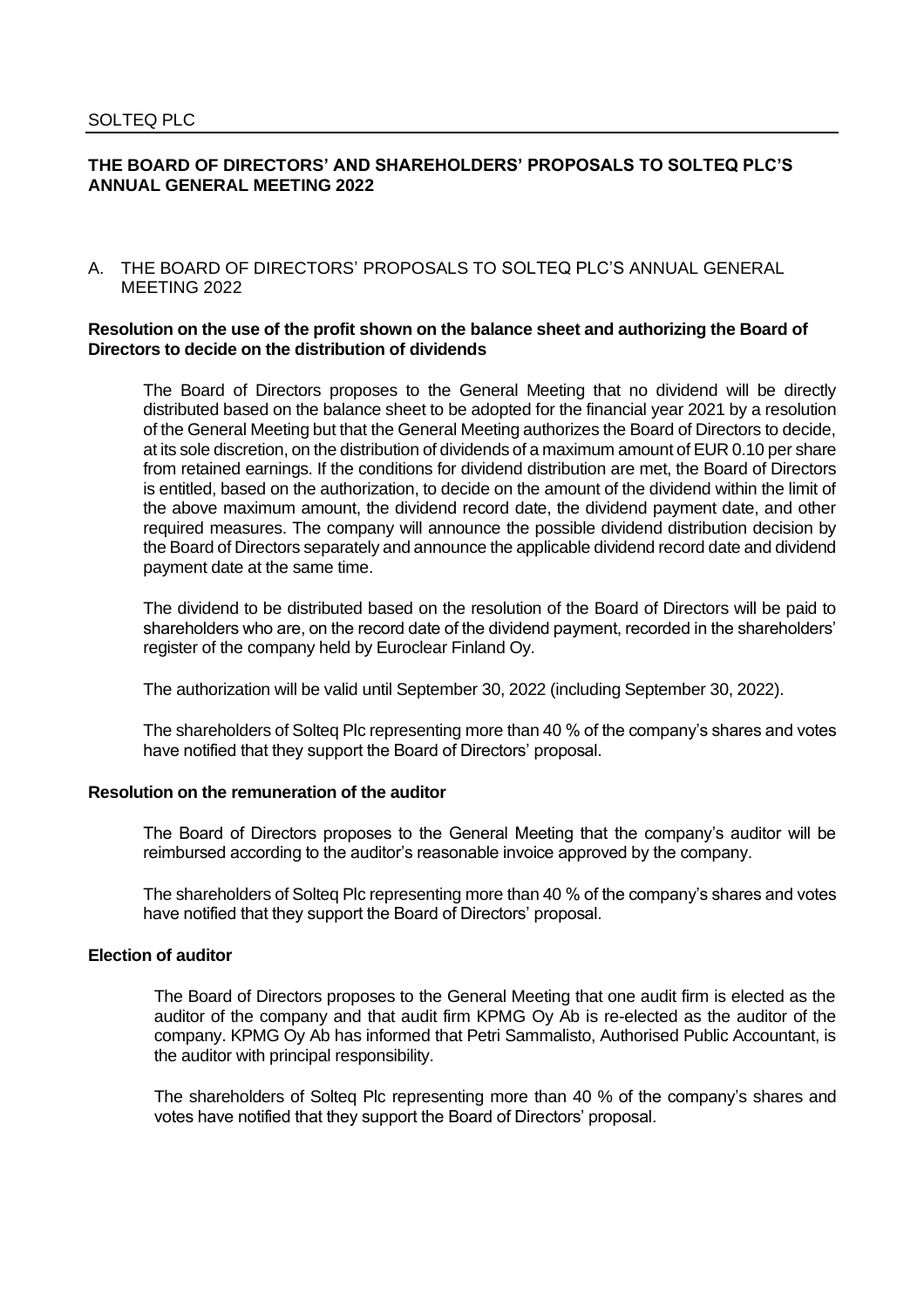### **Authorizing the Board of Directors to decide on the issuance of shares as well as the issuance of option rights and other special rights entitling to shares**

The Board of Directors proposes to the General Meeting that the Board of Directors is authorized to decide on a share issue carried out with or without payment and on issuing share options and other special rights referred to in Chapter 10, Section 1 of the Finnish Companies Act as follows:

The maximum total amount of shares or other rights is 3,000,000. The authorization includes the right to give new shares and special rights or convey the company's own shares. The authorization includes the right to deviate from the shareholders' pre-emptive right of subscription if there is a weighty financial reason for the company, e.g., to improve the capital structure, to execute of business acquisitions and other business improvement arrangements. The authorization cannot be used to implement the company's incentive schemes. The authorization is proposed to include the right for the Board of Directors to decide on the other terms concerning the share issue and the granting of special rights, including the subscription price and payment of the subscription price in cash or in whole or in part by other means (subscription in kind) or by using a claim on the subscriber to offset the subscription price and to record it in the company's balance sheet.

The authorization is effective until the next annual general meeting, however, no longer than until 30 April 2023 (30 April 2023 included).

The shareholders of Solteq Plc representing more than 40 % of the company's shares and votes have notified that they support the Board of Directors' proposal.

# **Authorizing the Board of Directors to decide on the issuance of shares as well as the issuance of option rights and other special rights entitling to shares as part of the implementation the company's incentive schemes**

The Board of Directors proposes to the General Meeting that the Board of Directors is authorized to decide on a share issue carried out with or without payment and on issuing share options and other special rights referred to in Chapter 10, Section 1 of the Finnish Companies Act as follows:

The maximum total amount of shares or other rights is 1,000,000. The authorization includes the right to give new shares and special rights or convey the company's own shares. The authorization includes the right to deviate from the shareholders' pre-emptive right of subscription if there is a weighty financial reason for the company, as part of the implementation the company's incentive schemes. The authorization is proposed to include the right for the Board of Directors to decide on the other terms concerning the share issue and the granting of special rights, including the subscription price and payment of the subscription price in cash or by using a claim on the subscriber to offset the subscription price and to record it in the company's balance sheet.

The authorization is effective until the next annual general meeting, however, no longer than until 30 April 2023 (30 April 2023 included).

The shareholders of Solteq Plc representing more than 40 % of the company's shares and votes have notified that they support the Board of Directors' proposal.

### **Authorizing the Board of Directors to decide on repurchasing of the company's own shares**

The Board of Directors proposes to the General Meeting that the Board of Directors is authorized to decide on repurchasing of the company's own shares as follows: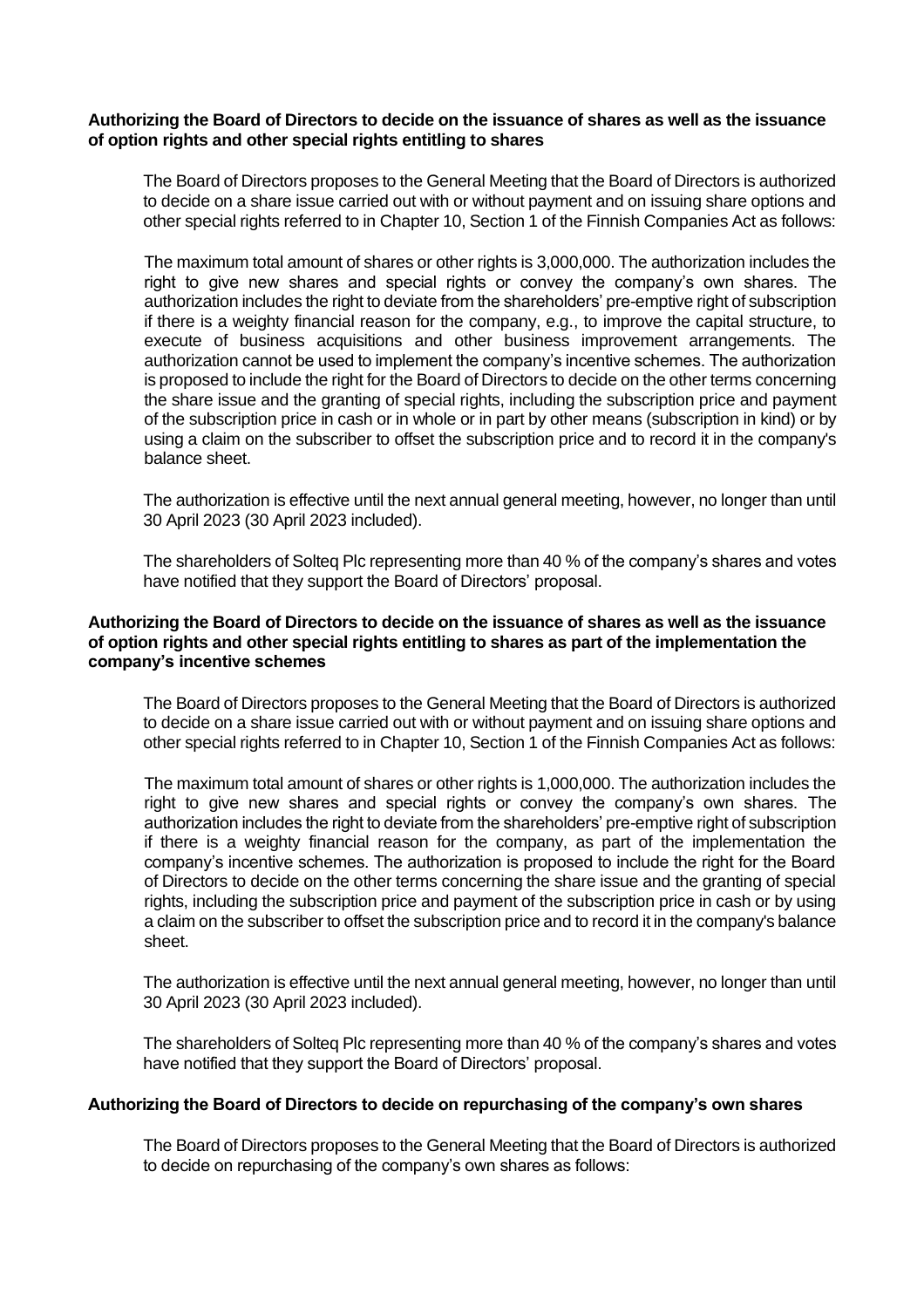On the basis of the authorization the number of own shares to be repurchased shall not exceed 500,000 shares. Shares may be repurchased in one or more lots. The Company may use only unrestricted equity to repurchase own shares.

Repurchase of own shares may be made otherwise than in proportion to the share ownership of the shareholders (directed repurchase). The purchase price shall be at least the lowest price paid for the company's shares in regulated trading at the time of purchase and no more than the highest price paid for Company shares in regulated trading at the time of purchase.

Own shares can be purchased to be used to improve the capital structure of the company, to execute of business acquisitions and other business improvement arrangements or as a part of the implementation the company's incentive schemes.

The authorization is effective until the next annual general meeting, however, no longer than until 30 April 2023 (30 April 2023 included).

The shareholders of Solteq Plc representing more than 40 % of the company's shares and votes have notified that they support the Board of Directors' proposal.

### **Authorizing the Board of Directors to decide on accepting the company's own shares as pledge**

The Board of Directors proposes to the General Meeting that the Board of Directors is authorized to decide on accepting the company's own shares as pledge as follows:

The Board of Directors is authorized to decide on accepting the company's own shares as pledge (directed) in connection with business acquisitions or when executing other business arrangements. The pledge may occur in one or in multiple transactions.

The number of own shares to be accepted as pledge shall not exceed 2,000,000 shares.

The Board of Directors may decide on other terms concerning the pledge.

The authorization is effective until the next annual general meeting, however, no longer than until 30 April 2023 (30 April 2023 included).

The shareholders of Solteq Plc representing more than 40 % of the company's shares and votes have notified that they support the Board of Directors' proposal.

### ADVISORY RESOLUTION

### **Advisory resolution on approval of the remuneration report for governing bodies**

The company's remuneration report for governing bodies for the year 2021 that is based on the company's remuneration policy adopted in the annual general meeting of the company held on 10 June 2020 is attached to this notice and is available on Solteq Plc's website at [www.solteq.com/generalmeeting2022.](http://www.solteq.com/generalmeeting2022) Since the General Meeting may only be attended by voting in advance, the remuneration report for governing bodies for the year 2021 is deemed to have been presented to the General Meeting.

The Board of Directors proposes that the General Meeting approves the remuneration report for governing bodies. The resolution of the General Meeting on approval of the remuneration report shall be considered advisory.